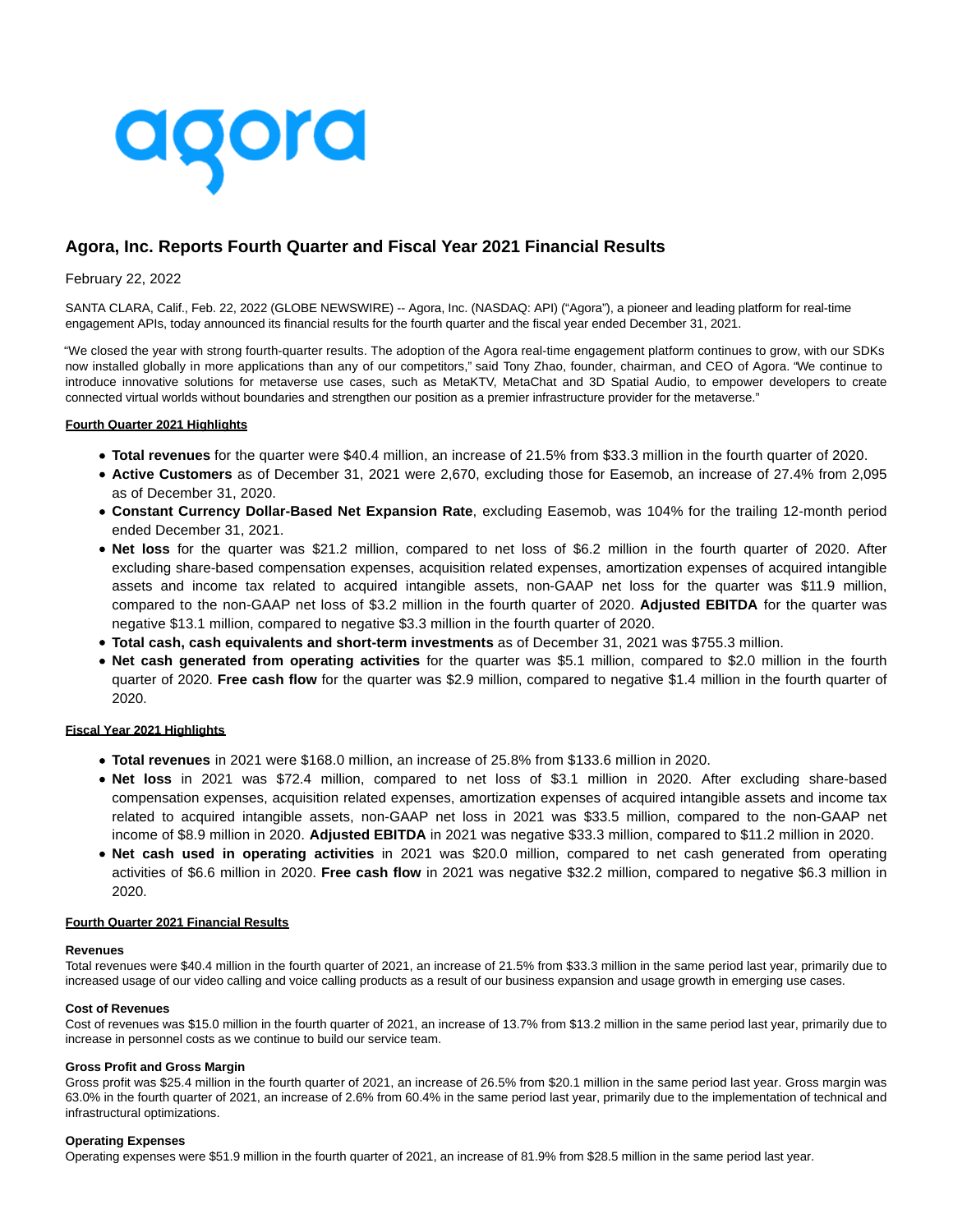- **Research and development** expenses were \$28.8 million in the fourth quarter of 2021, an increase of 99.3% from \$14.4 million in the same period last year, primarily due to increased personnel costs as we continue to build our research and development team, including an increase in share-based compensation from \$1.4 million in the fourth quarter of 2020 to \$4.7 million in the fourth quarter of 2021.
- **Sales and marketing** expenses were \$13.8 million in the fourth quarter of 2021, an increase of 85.5% from \$7.4 million in the same period last year, primarily due to increased personnel costs as we continue to build our sales and marketing team, including an increase in share-based compensation from \$0.5 million in the fourth quarter of 2020 to \$1.2 million in the fourth quarter of 2021, as well as higher advertising expenses compared to the same period in the prior year.
- **General and administrative** expenses were \$9.3 million in the fourth quarter of 2021, an increase of 40.0% from \$6.7 million in the same period last year, primarily due to increased personnel costs as we continue to build our administration team, including an increase in share-based compensation from \$1.0 million in the fourth quarter of 2020 to \$2.0 million in the fourth quarter of 2021.

#### **Other Operating Income**

Other operating income was \$1.7 million in the fourth quarter of 2021, compared to \$0.7 million in the same period last year, primarily due to government subsidies.

# **Loss from Operations**

Loss from operations was \$24.8 million in the fourth quarter of 2021, compared to loss from operations of \$7.7 million in the same period last year.

# **Interest Income**

Interest income was \$2.1 million in the fourth quarter of 2021, compared to \$1.5 million in the same period last year, primarily due to an increase in the average balance of cash and cash equivalents and short-term investments due to proceeds from the private placement in the first quarter of 2021.

#### **Investment Loss**

Investment loss was \$0.7 million in the fourth quarter of 2021, primarily due to the impairment of an investment in the fourth quarter of 2021, whereas there were no material investments in the same period last year.

#### **Other income**

Other income was \$1.6 million in the fourth quarter of 2021, primarily due to the income of incentive payments from a depositary bank, whereas there were no material transactions in the same period last year.

#### **Net Loss**

Net loss was \$21.2 million in the fourth quarter of 2021, compared to net loss of \$6.2 million in the same period last year.

#### **Net loss attributable to ordinary shareholders**

Net loss attributable to ordinary shareholders was \$21.2 million in the fourth quarter of 2021, compared to \$6.2 million in the same period last year.

# **Net loss per American Depositary Share**

Net loss per American Depositary Share ("ADS")<sup>1</sup> was \$0.19 in the fourth quarter of 2021, compared to \$0.06 in the same period last year.

1 One ADS represents four Class A ordinary shares.

#### **Fiscal Year 2021 Financial Results**

 $\overline{\phantom{a}}$  , where  $\overline{\phantom{a}}$  , where  $\overline{\phantom{a}}$ 

#### **Revenues**

Total revenues in 2021 were \$168.0 million, an increase of 25.8% from \$133.6 million in 2020, primarily due to increased usage of our video calling and voice calling products as a result of our global business expansion, diversification of product portfolio and usage growth in emerging use cases.

#### **Cost of Revenues**

Cost of revenues in 2021 was \$64.0 million, an increase of 35.5% from \$47.2 million in 2020, primarily due to increases in bandwidth and co-location costs, personnel costs, and depreciation of servers and network equipment as we continue to scale our business.

# **Gross Profit and Gross Margin**

Gross profit in 2021 was \$104.0 million, an increase of 20.4% from \$86.4 million in 2020. Gross margin in 2021 was 61.9%, a decrease of 2.8% from 64.7% in 2020, primarily due to our international expansion to regions with higher infrastructure costs and capacity expansion in anticipation of future usage growth.

#### **Operating Expenses**

Operating expenses in 2021 were \$187.3 million, an increase of 100.9% from \$93.2 million in 2020.

- **Research and development** expenses in 2021 were \$110.7 million, an increase of 123.6% from \$49.5 million in 2020, primarily due to increased personnel costs as we continue to build our research and development team, including an increase in share-based compensation from \$5.3 million in 2020 to \$19.7 million in 2021.
- **Sales and marketing** expenses in 2021 were \$46.3 million, an increase of 79.9% from \$25.7 million in 2020, primarily due to increased personnel costs as we continue to build our sales and marketing team, including an increase in share-based compensation from \$2.1 million in 2020 to \$4.8 million in 2021, as well as higher advertising expenses compared to the prior year.
- **General and administrative** expenses in 2021 were \$30.3 million, an increase of 68.4% from \$18.0 million in 2020,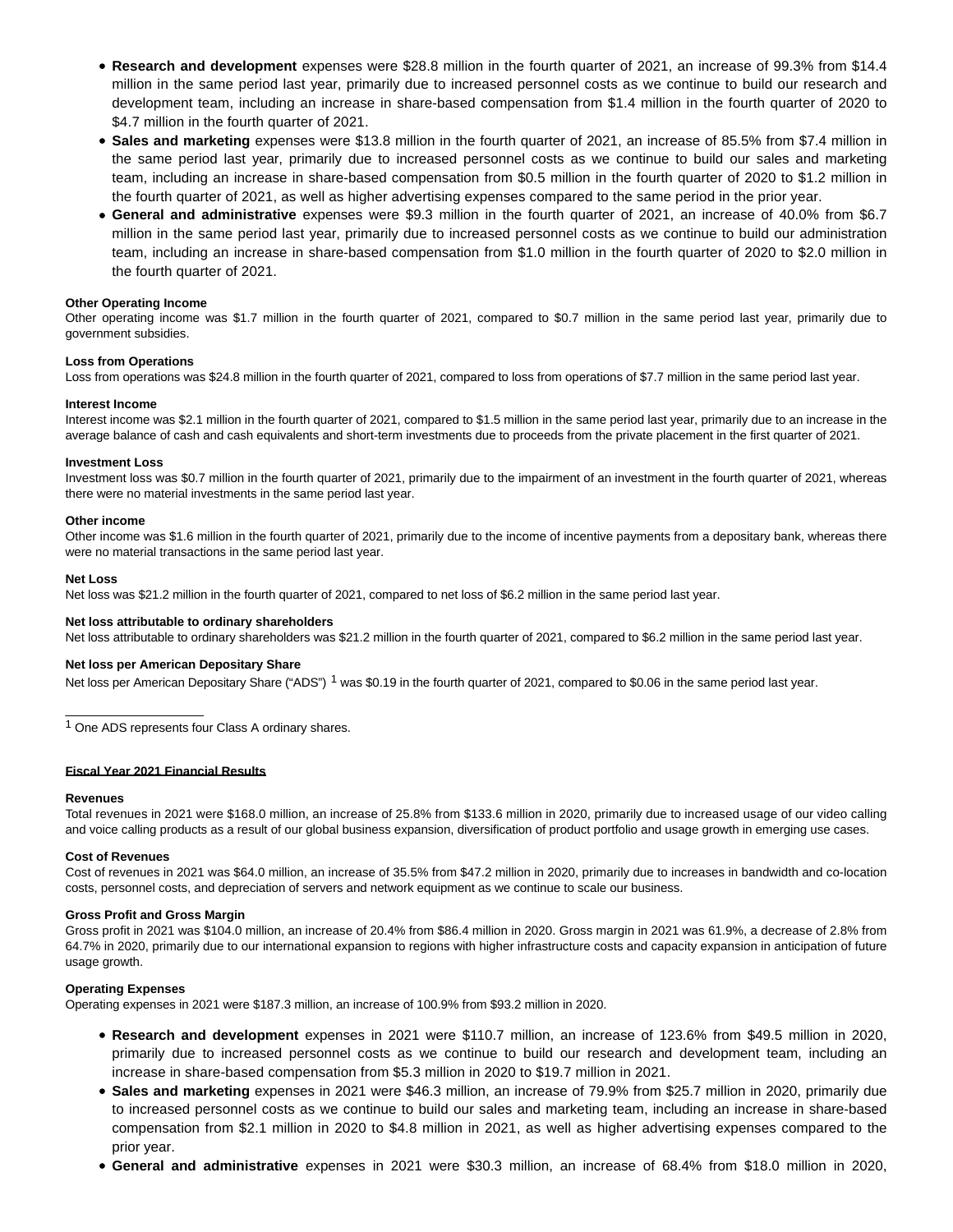primarily due to increased personnel costs as we continue to build our team, including an increase in share-based compensation from \$4.2 million in 2020 to \$6.0 million in 2021, as well as additional expected credit loss provisions recorded during the year under ASC 326, Measurement of Credit Losses on Financial Instruments.

#### **Other Operating Income**

Other operating income in 2021 was \$2.6 million, compared to \$1.7 million in 2020, primarily due to government subsidies.

# **Loss from Operations**

Loss from operations in 2021 was \$80.7 million, compared to \$5.2 million in 2020.

#### **Interest Income**

Interest income in 2021 was \$8.4 million, compared to \$2.7 million in 2020, primarily due to an increase in the average balance of cash and cash equivalents and short-term investments due to proceeds from our initial public offering and concurrent private placement in the second quarter of 2020 and the private placement in the first quarter of 2021.

# **Investment Loss**

Investment loss in 2021 was \$1.7 million, primarily due to an investment loss of an equity investment sold in the third quarter of 2021 and impairment of an investment in the fourth quarter of 2021, whereas there were no material investments in 2020.

# **Other income**

Other income in 2021 was \$1.6 million, primarily due to the income of incentive payments from a depositary bank, whereas there were no material transactions in 2020.

# **Net Loss**

Net loss in 2021 was \$72.4 million, compared to net loss of \$3.1 million in 2020.

# **Net loss attributable to ordinary shareholders**

Net loss attributable to ordinary shareholders in 2021 was \$72.4 million, compared to \$203.3 million in 2020, primarily due to the accretion of preferred shares to redemption value before the completion of our initial public offering.

# **Net loss per American Depositary Share**

Net loss per ADS in 2021 was \$0.66, compared to \$3.02 in 2020.

# **Financial Outlook**

Based on currently available information, Agora expects total revenues for the year ending December 31, 2022 to be between \$176 million and \$178 million. This outlook reflects Agora's current and preliminary views on the market and operational conditions, and the outlook ranges for the year ending December 31, 2021 reflect various assumptions that are subject to change based on uncertainties, including but not limited to the impact of the COVID-19 pandemic and the new regulation on the K12 academic tutoring sector in China.

# **Earnings Call**

Agora will host a conference call to discuss the financial results at 5 p.m. Pacific Time / 8:00 p.m. Eastern Time on the same day. Details for the conference call are as follows:

Event title: Agora, Inc. 4Q and Fiscal Year 2021 Financial Results

Conference ID: 5725678

Direct Event online registration[: http://apac.directeventreg.com/registration/event/5725678](https://www.globenewswire.com/Tracker?data=lD7DGIMeoJ8IAGAphRpKAXo5hZXmdtrVHIFaQZXq_B38XySIRmKBCPChYKOoKWxX0QfahsSwyDISDYqyEe1D-HAUdvt2yvBRbnPEKKhsio4eczhg6N3S_u4WZHkF_a6kXPs37beiBZPukleRfnb7zQE2fMyTfCMaX5bUjqMSMu4yEK4zOujv_lRL3pHtZCu5)

Please register in advance of the conference using the link provided above. Upon registering, you will be provided with participant dial-in numbers, Direct Event passcode and unique registrant ID.

A digital recording of the conference call will be available for replay two hours after the call's completion (dial-in number: US 18554525696, International +61 2 81990299; same conference ID as shown above).

Please visit Agora's investor relations website at [https://investor.agora.io/investor-relations o](https://www.globenewswire.com/Tracker?data=tBHkLkiVgjFJS20ngHowtAvUsDGc0BbkN76FF3MTMF7VIFv_77MtZGavIZvWBgLjGZQxDMgCuW7-A37q44HmIx3eMPeVaI8SwAysl2ZDNlD9QhNp2uwjK30bf-hGyPf1rgJHs5x4IkfPCqszMqUXXg==)n February 22, 2022 to view the earnings release and accompanying slides prior to the conference call.

# **Use of Non-GAAP Financial Measures**

Agora has provided in this press release financial information that has not been prepared in accordance with generally accepted accounting principles in the United States ("GAAP"). Agora uses these non-GAAP financial measures internally in analyzing its financial results and believes that the use of these non-GAAP financial measures is useful to investors as an additional tool to evaluate ongoing operating results and trends and in comparing Agora's financial results with other companies in its industry, many of which present similar non-GAAP financial measures. Besides free cash flow (as defined below), each of these non-GAAP financial measures represents the corresponding GAAP financial measure before share-based compensation expenses, acquisition related expenses, amortization expenses of acquired intangible assets and income tax related to acquired intangible assets. Agora believes that such non-GAAP financial measures help identify underlying trends in its business that could otherwise be distorted by the effects of such share-based compensation expenses, acquisition related expenses, amortization expenses of acquired intangible assets and income tax related to acquired intangible assets that it includes in its cost of revenues, total operating expenses and net income (loss). Agora believes that all such non-GAAP financial measures also provide useful information about its operating results, enhance the overall understanding of its past performance and future prospects and allow for greater visibility with respect to key metrics used by its management in its financial and operational decision-making.

Non-GAAP financial measures are not meant to be considered in isolation or as a substitute for comparable GAAP financial measures and should be read only in conjunction with Agora's consolidated financial statements prepared in accordance with GAAP. A reconciliation of Agora's historical non-GAAP financial measures to the most directly comparable GAAP measures has been provided in the tables captioned "Reconciliation of GAAP to Non-GAAP Measures" included at the end of this press release, and investors are encouraged to review the reconciliation.

Definitions of Agora's non-GAAP financial measures included in this press release are presented below.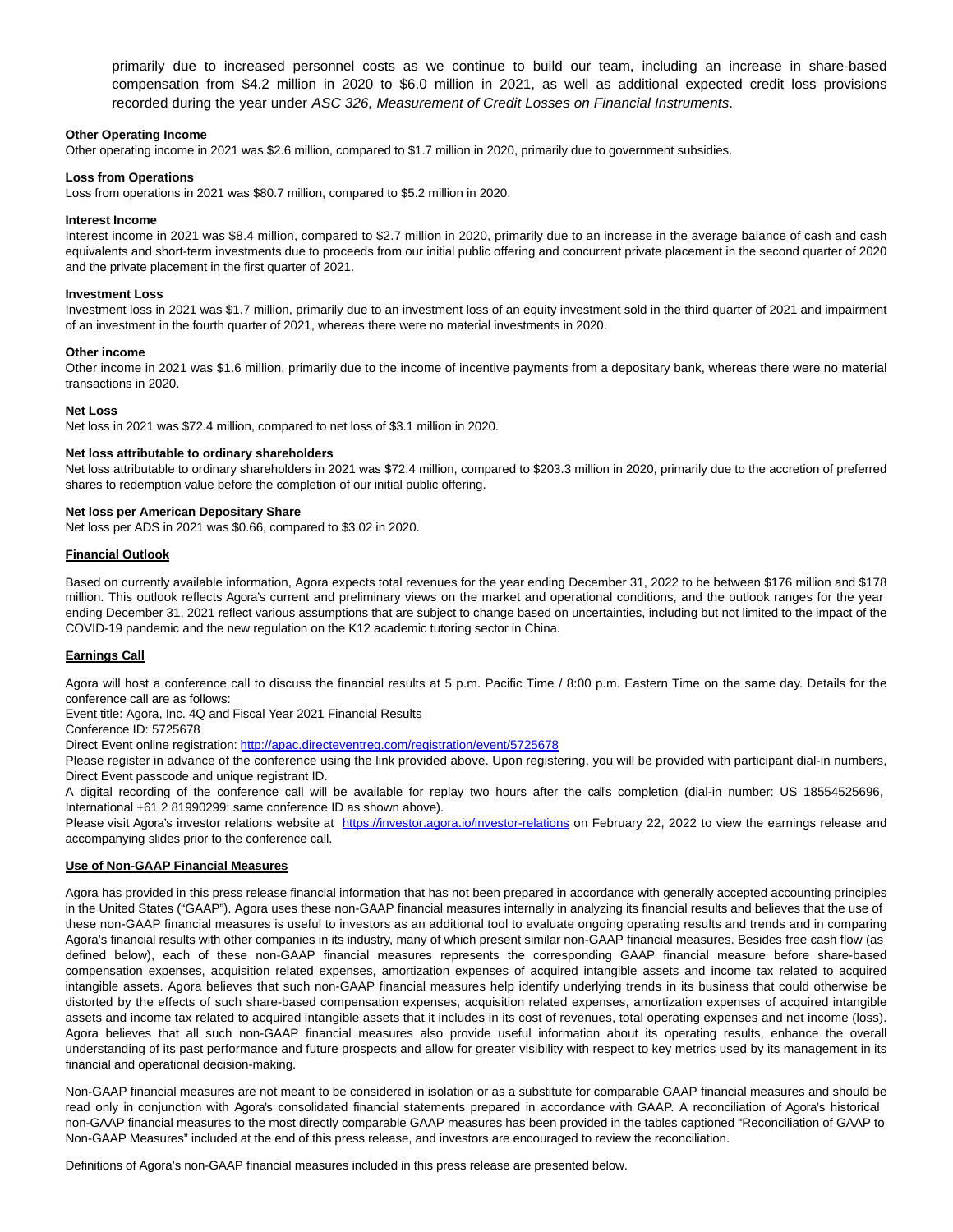#### **Non-GAAP Net Income (Loss)**

Agora defines non-GAAP net income (loss) as net income (loss) adjusted to exclude share-based compensation expenses, acquisition related expenses, amortization expenses of acquired intangible assets and income tax related to acquired intangible assets.

#### **Adjusted EBITDA**

Agora defines Adjusted EBITDA as net income (loss) before exchange gain (loss), interest income, investment income (loss), other income, equity in income of affiliates, income taxes, depreciation of property and equipment, and adjusted to exclude the effects of share-based compensation expenses, acquisition related expenses and amortization expenses of acquired intangible assets.

# **Free Cash Flow**

Agora defines free cash flow as net cash provided by operating activities less purchases of property and equipment. Agora considers free cash flow to be a liquidity measure that provides useful information to management and investors regarding net cash provided by operating activities and cash used for investments in property and equipment required to maintain and grow the business.

# **Operating Metrics**

Agora also uses other operating metrics included in this press release and defined below to assess the performance of its business.

# **Active Customers**

Agora defines an active customer at the end of any particular period as an organization or individual developer from which Agora generated more than \$100 of revenue during the preceding 12 months. Agora counts customers based on unique customer account identifiers. Generally, one software application uses the same customer account identifier throughout its life cycle while one account may be used for multiple applications.

# **Constant Currency Dollar-Based Net Expansion Rate**

Agora calculates Dollar-Based Net Expansion Rate for a trailing 12-month period by first identifying all customers in the prior 12-month period, and then calculating the quotient from dividing the revenue generated from such customers in the trailing 12-month period by the revenue generated from the same group of customers in the prior 12-month period. Constant Currency Dollar-Based Net Expansion Rate is calculated the same way as Dollar-Based Net Expansion Rate but using fixed exchange rates based on the daily average exchange rates prevailing during the prior 12-month period to remove the impact of foreign currency translations. Agora believes Constant Currency Dollar-Based Net Expansion Rate facilitates operating performance comparisons on a period-to-period basis as Agora does not consider the impact of foreign currency fluctuations to be indicative of its core operating performance.

# **Impact of the Recently Adopted Accounting Pronouncement**

Agora adopted ASU 2016-02, Leases ("ASC 842") beginning January 1, 2021 and elected to use the modified retrospective method with the optional transition that allows for a cumulative-effect adjustment to the opening balance of retained earnings recorded on January 1, 2021, with no adjustments to prior periods presented. No cumulative effect adjustment to the opening balance of retained earnings was required. Upon adoption of ASC 842 on January 1, 2021, Agora recognized right of use assets as well as lease liabilities of \$6.5 million for operating leases. Agora does not have any finance leases. The adoption of the new guidance did not have a material effect on our results of operations, financial condition or liquidity.

# **Safe Harbor Statements**

This press release contains ''forward-looking statements'' within the meaning of Section 27A of the Securities Act of 1933, as amended and Section 21E of the Securities Exchange Act of 1934, as amended and the Private Securities Litigation Reform Act of 1995. All statements other than statements of historical or current fact included in this press release are forward-looking statements, including but not limited to statements regarding Agora's financial outlook, beliefs and expectations. Forward-looking statements include statements containing words such as "expect," "anticipate," "believe," "project," "will" and similar expressions intended to identify forward-looking statements. Among other things, the Financial Outlook in this announcement contain forward-looking statements. These forward-looking statements are based on Agora's current expectations and involve risks and uncertainties. Agora's actual results and the timing of events could differ materially from those anticipated in such forward-looking statements as a result of these risks and uncertainties, which include, without limitation, risks related to the growth of the RTE-PaaS market; Agora's ability to manage its growth and expand its operations; the continued impact of the COVID-19 pandemic on global markets and Agora's business, operations and customers; Agora's ability to attract new developers and convert them into customers; Agora's ability to retain existing customers and expand their usage of Agora's platform and products; Agora's ability to drive popularity of existing use cases and enable new use cases, including through quality enhancements and introduction of new products, features and functionalities; Agora's fluctuating operating results; competition; the effect of broader technological and market trends on Agora's business and prospects; general economic conditions and their impact on customer and end-user demand; and other risks and uncertainties included elsewhere in our filings with the Securities and Exchange Commission, including, without limitation, the final prospectus related to the IPO filed with the SEC on June 26, 2020. You are cautioned not to place undue reliance on these forwardlooking statements, which speak only as of the date of this press release. All forward-looking statements are qualified in their entirety by this cautionary statement, and Agora undertakes no obligation to revise or update any forward-looking statements to reflect events or circumstances after the date hereof.

# **About Agora**

Agora's mission is to make real-time engagement ubiquitous, allowing everyone to interact with anyone, in any app, anytime and anywhere. Agora's cloud platform provides developers simple, flexible and powerful application programming interfaces, or APIs, to embed real-time video, voice and chat experiences into their applications. Agora maintains dual headquarters in Shanghai, China and Santa Clara, California.

For more information, please visit: www.agora.io.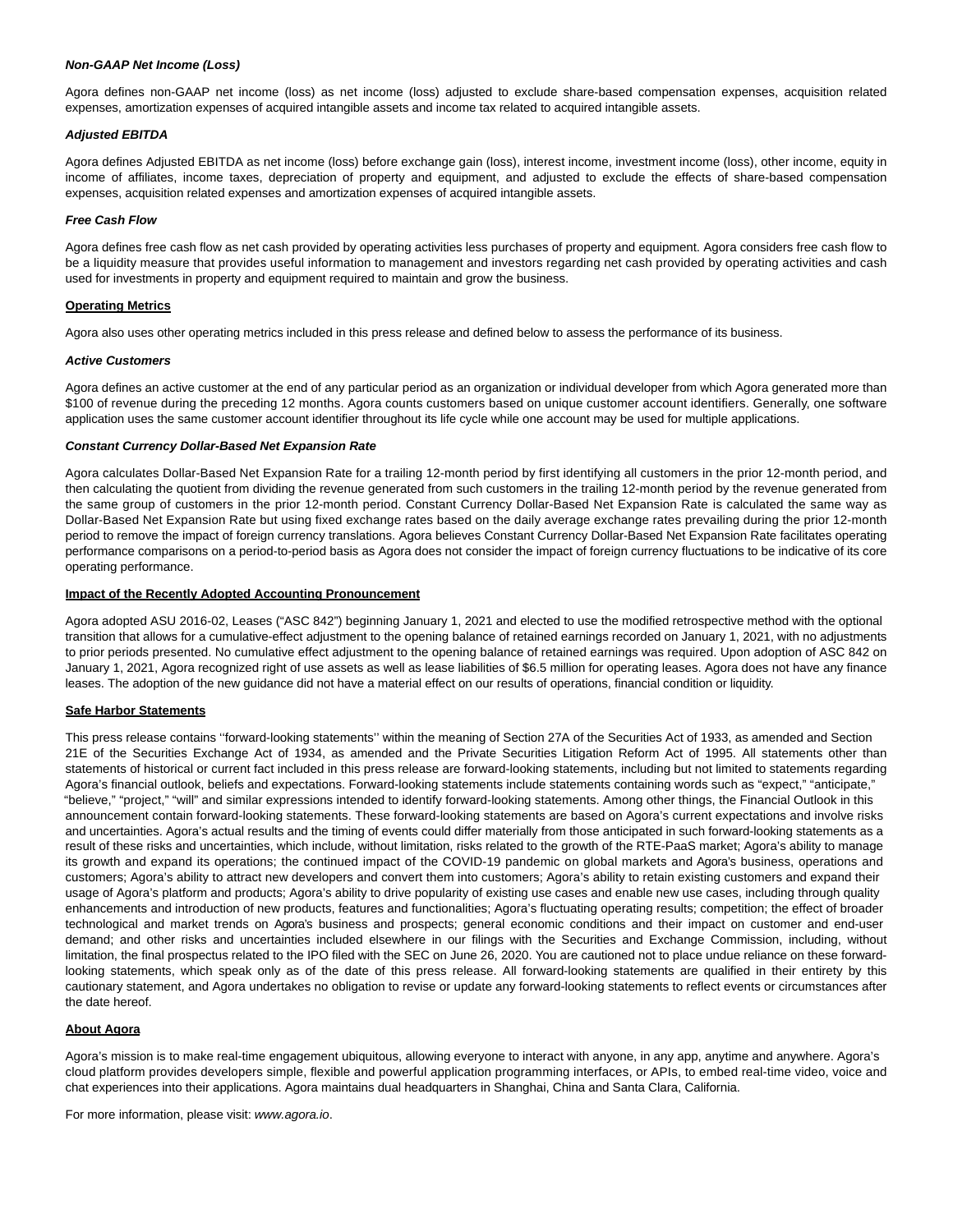# **Agora, Inc. Condensed Consolidated Balance Sheets (Unaudited, in US\$ thousands)**

| December 31,<br>December 31,<br>2021<br>2020<br>Assets<br>Current assets:<br>285,668<br>Cash and cash equivalents<br>469,636<br>Short-term investments<br>32,619<br>Accounts receivable, net<br>8,801<br>Prepayments and other current assets<br>962<br>Contract assets<br>797,686<br>Total current assets<br>Property and equipment, net<br>19,194<br>7,436<br>Operating lease right-of-use assets<br>Intangible assets<br>6,697<br>Goodwill<br>56,142<br>53,925<br>Long-term investments |                     | As of | As of      |
|--------------------------------------------------------------------------------------------------------------------------------------------------------------------------------------------------------------------------------------------------------------------------------------------------------------------------------------------------------------------------------------------------------------------------------------------------------------------------------------------|---------------------|-------|------------|
|                                                                                                                                                                                                                                                                                                                                                                                                                                                                                            |                     |       |            |
|                                                                                                                                                                                                                                                                                                                                                                                                                                                                                            |                     |       |            |
|                                                                                                                                                                                                                                                                                                                                                                                                                                                                                            |                     |       |            |
|                                                                                                                                                                                                                                                                                                                                                                                                                                                                                            |                     |       |            |
|                                                                                                                                                                                                                                                                                                                                                                                                                                                                                            |                     |       | 111,218    |
|                                                                                                                                                                                                                                                                                                                                                                                                                                                                                            |                     |       | 524,220    |
|                                                                                                                                                                                                                                                                                                                                                                                                                                                                                            |                     |       | 27,840     |
|                                                                                                                                                                                                                                                                                                                                                                                                                                                                                            |                     |       | 7,459      |
|                                                                                                                                                                                                                                                                                                                                                                                                                                                                                            |                     |       |            |
|                                                                                                                                                                                                                                                                                                                                                                                                                                                                                            |                     |       | 670,737    |
|                                                                                                                                                                                                                                                                                                                                                                                                                                                                                            |                     |       | 16,754     |
|                                                                                                                                                                                                                                                                                                                                                                                                                                                                                            |                     |       |            |
|                                                                                                                                                                                                                                                                                                                                                                                                                                                                                            |                     |       | 209        |
|                                                                                                                                                                                                                                                                                                                                                                                                                                                                                            |                     |       | 3,089      |
|                                                                                                                                                                                                                                                                                                                                                                                                                                                                                            |                     |       |            |
|                                                                                                                                                                                                                                                                                                                                                                                                                                                                                            | Deferred tax assets |       | 511        |
| 3,919<br>Other non-current assets                                                                                                                                                                                                                                                                                                                                                                                                                                                          |                     |       | 1,604      |
| 944,999<br><b>Total assets</b>                                                                                                                                                                                                                                                                                                                                                                                                                                                             |                     |       | 692,904    |
| Liabilities and shareholders' equity                                                                                                                                                                                                                                                                                                                                                                                                                                                       |                     |       |            |
| <b>Current liabilities:</b>                                                                                                                                                                                                                                                                                                                                                                                                                                                                |                     |       |            |
| 5,309<br>Accounts payable                                                                                                                                                                                                                                                                                                                                                                                                                                                                  |                     |       | 7,721      |
| Advances from customers<br>9,068                                                                                                                                                                                                                                                                                                                                                                                                                                                           |                     |       | 1,339      |
| Taxes payable<br>2,435                                                                                                                                                                                                                                                                                                                                                                                                                                                                     |                     |       | 2,172      |
| Current operating lease liabilities<br>3,957                                                                                                                                                                                                                                                                                                                                                                                                                                               |                     |       |            |
| 53,034<br>Accrued expenses and other current liabilities                                                                                                                                                                                                                                                                                                                                                                                                                                   |                     |       | 25,075     |
| <b>Total current liabilities</b><br>73,803                                                                                                                                                                                                                                                                                                                                                                                                                                                 |                     |       | 36,307     |
| 495<br>Long-term payable                                                                                                                                                                                                                                                                                                                                                                                                                                                                   |                     |       | 82         |
| 3,452<br>Long-term operating lease liabilities                                                                                                                                                                                                                                                                                                                                                                                                                                             |                     |       |            |
| 988<br>Deferred tax liabilities                                                                                                                                                                                                                                                                                                                                                                                                                                                            |                     |       | 52         |
| 78,738<br><b>Total liabilities</b>                                                                                                                                                                                                                                                                                                                                                                                                                                                         |                     |       | 36,441     |
| Shareholders' equity:                                                                                                                                                                                                                                                                                                                                                                                                                                                                      |                     |       |            |
| 37<br>Class A ordinary shares                                                                                                                                                                                                                                                                                                                                                                                                                                                              |                     |       | 33         |
| Class B ordinary shares<br>8                                                                                                                                                                                                                                                                                                                                                                                                                                                               |                     |       | 8          |
| Additional paid-in-capital<br>1,099,369                                                                                                                                                                                                                                                                                                                                                                                                                                                    |                     |       | 818,428    |
| Accumulated other comprehensive loss<br>3,149                                                                                                                                                                                                                                                                                                                                                                                                                                              |                     |       | 1,941      |
| (236, 302)<br>Accumulated deficit                                                                                                                                                                                                                                                                                                                                                                                                                                                          |                     |       | (163, 947) |
| 866,261<br>Total shareholders' equity                                                                                                                                                                                                                                                                                                                                                                                                                                                      |                     |       | 656,463    |
| 944,999<br>Total liabilities and shareholders' equity                                                                                                                                                                                                                                                                                                                                                                                                                                      |                     |       | 692,904    |

#### **Agora, Inc.**

**Condensed Consolidated Statements of Comprehensive Loss (Unaudited, in US\$ thousands, except share and per ADS amounts)**

|                                       | Three Month Ended<br>December 31, |        | Year Ended<br>December 31, |         |
|---------------------------------------|-----------------------------------|--------|----------------------------|---------|
|                                       |                                   |        |                            |         |
|                                       | 2021                              | 2020   | 2021                       | 2020    |
| Real-time engagement service revenues | 37,709                            | 31,411 | 159.943                    | 131,149 |
| Other revenues                        | 2,677                             | 1,842  | 8,039                      | 2,415   |
| Total revenues                        | 40,386                            | 33,253 | 167,982                    | 133,564 |
| Cost of revenues                      | 14,959                            | 13,157 | 63,975                     | 47,199  |
| Gross profit                          | 25,427                            | 20,096 | 104,007                    | 86,365  |
| Operating expenses:                   |                                   |        |                            |         |
| Research and development              | 28.779                            | 14.438 | 110.666                    | 49.494  |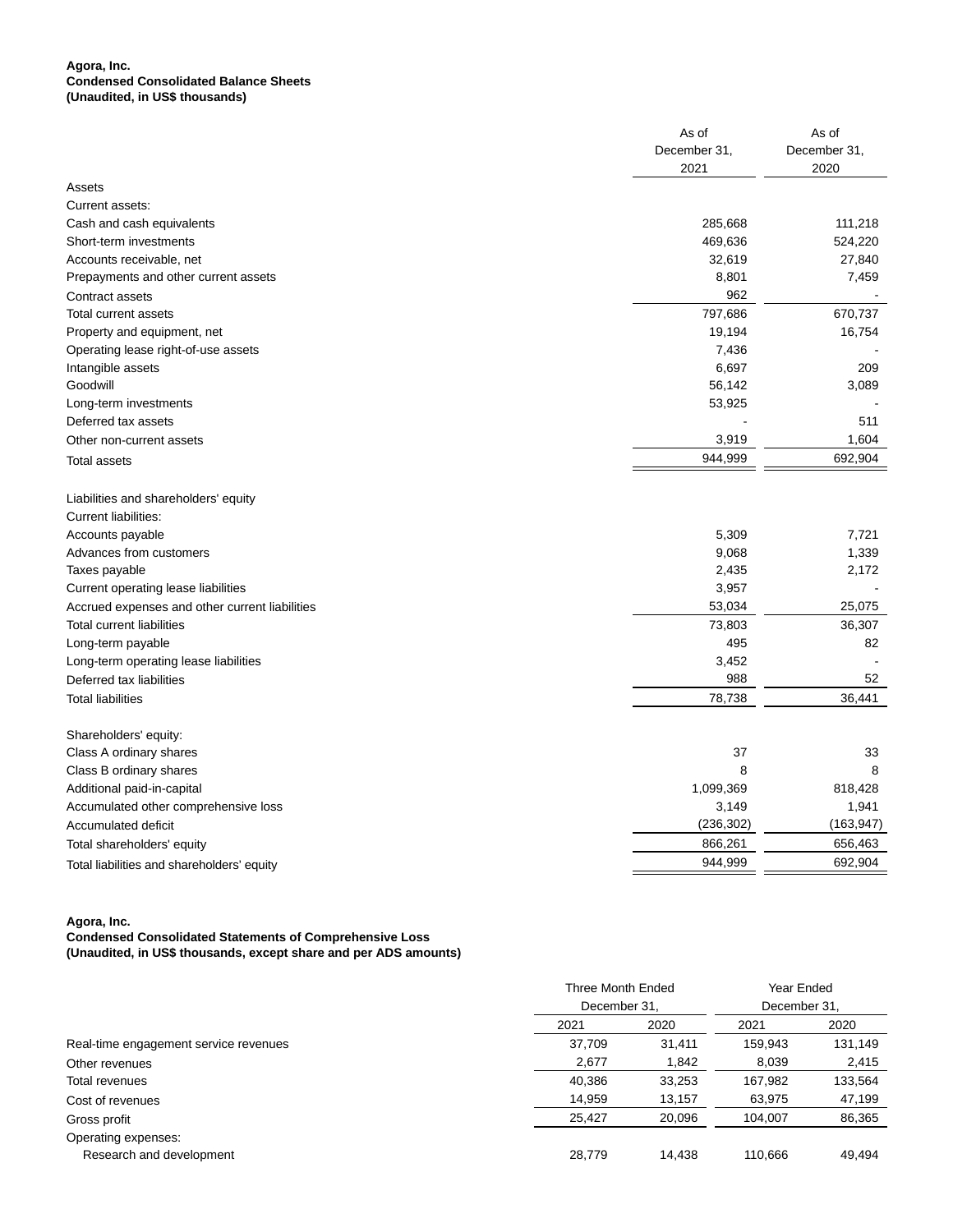| Sales and marketing                                                                                                       | 13,798      | 7,437       | 46,276      | 25,724      |
|---------------------------------------------------------------------------------------------------------------------------|-------------|-------------|-------------|-------------|
| General and administrative                                                                                                | 9,338       | 6,668       | 30,326      | 18,010      |
| Total operating expenses                                                                                                  | 51,915      | 28,543      | 187,268     | 93,228      |
| Other operating income                                                                                                    | 1,728       | 698         | 2,568       | 1,672       |
| Loss from operations                                                                                                      | (24, 760)   | (7, 749)    | (80, 693)   | (5, 191)    |
| Exchange gain (loss)                                                                                                      | 765         | (31)        | 557         | (65)        |
| Interest income                                                                                                           | 2,073       | 1,527       | 8,353       | 2,704       |
| Investment loss                                                                                                           | (692)       |             | (1,659)     |             |
| Other income                                                                                                              | 1,597       |             | 1,597       |             |
| Loss before income taxes                                                                                                  | (21, 017)   | (6, 253)    | (71, 845)   | (2,552)     |
| Income taxes                                                                                                              | (487)       | 71          | (840)       | (562)       |
| Equity in income of affiliates                                                                                            | 329         |             | 329         |             |
| Net loss                                                                                                                  | (21, 175)   | (6, 182)    | (72, 356)   | (3, 114)    |
| Less: cumulative undeclared dividends on<br>convertible redeemable preferred shares                                       |             |             |             | (6, 715)    |
| Less: accretion on convertible redeemable<br>preferred shares to redemption value                                         |             |             |             | (193, 466)  |
| Net loss attributable to ordinary shareholders                                                                            | (21, 175)   | (6, 182)    | (72, 356)   | (203, 295)  |
| Other comprehensive loss:                                                                                                 |             |             |             |             |
| Foreign currency translation adjustments                                                                                  | 425         | 1,813       | 1,307       | 2,930       |
| Unrealized loss on available-for-sale debt securities                                                                     | (251)       |             | (99)        |             |
| Total comprehensive loss attributable to                                                                                  |             |             |             |             |
| ordinary shareholders                                                                                                     | (21,001)    | (4,369)     | (71, 148)   | (200, 365)  |
| Net loss per ADS attributable to ordinary<br>shareholders, basic and diluted                                              | (0.19)      | (0.06)      | (0.66)      | (3.02)      |
| Weighted-average shares used in<br>computing net loss per ADS attributable to<br>ordinary shareholders, basic and diluted | 446,443,298 | 408,001,638 | 440,864,190 | 268,849,967 |
| Share-based compensation expenses* included in:                                                                           |             |             |             |             |
| Cost of revenues                                                                                                          | 423         | 18          | 879         | 357         |
| Research and development expenses                                                                                         | 4,684       | 1,411       | 19,737      | 5,312       |
| Sales and marketing expenses                                                                                              | 1,240       | 504         | 4,843       | 2,061       |
| General and administrative expenses                                                                                       | 2,005       | 1,015       | 6,022       | 4,244       |

\* In the fourth quarter of 2020, Agora formally implemented the Venture Partners Plan, which is a new incentive plan that can be settled in shares or cash at the discretion of plan administrator. Therefore, \$3.4M accrued in prior quarters of 2020 were reclassified from cash bonus expenses to share-based compensation expenses to reflect the costs related to the new incentive plan.

# **Agora, Inc. Condensed Consolidated Statements of Cash Flows (Unaudited, in US\$ thousands)**

|                                                                                                 |           | Three Month Ended<br>December 31, |           | Year Ended<br>December 31. |  |
|-------------------------------------------------------------------------------------------------|-----------|-----------------------------------|-----------|----------------------------|--|
|                                                                                                 | 2021      | 2020                              | 2021      | 2020                       |  |
| Cash flows from operating activities:                                                           |           |                                   |           |                            |  |
| Net loss                                                                                        | (21, 175) | (6, 182)                          | (72, 356) | (3, 114)                   |  |
| Adjustments to reconcile net loss to net cash<br>generated from (used in) operating activities: |           |                                   |           |                            |  |
| Share-based compensation expenses                                                               | 8,352     | 2,948                             | 31,481    | 11,974                     |  |
| Depreciation of property and equipment                                                          | 2,303     | 1,514                             | 8,281     | 4,460                      |  |
| Amortization of intangible assets                                                               | 578       |                                   | 1,933     |                            |  |
| Deferred tax expense                                                                            | 437       | 378                               | 238       | 378                        |  |
| Amortization of right-of-use asset and interest on                                              |           |                                   |           |                            |  |
| lease liabilities                                                                               | 996       |                                   | 3,724     |                            |  |
| Change in the fair value of investments                                                         |           | 33                                | 1,064     |                            |  |
| Interest income on debt securities                                                              | (101)     |                                   | (295)     |                            |  |
| Equity in income of affiliates                                                                  | (263)     | $\qquad \qquad \blacksquare$      | (329)     |                            |  |
| Impairments of long-term investments                                                            | 626       |                                   | 626       |                            |  |
| Return on investment from equity affiliates                                                     | 329       |                                   | 329       |                            |  |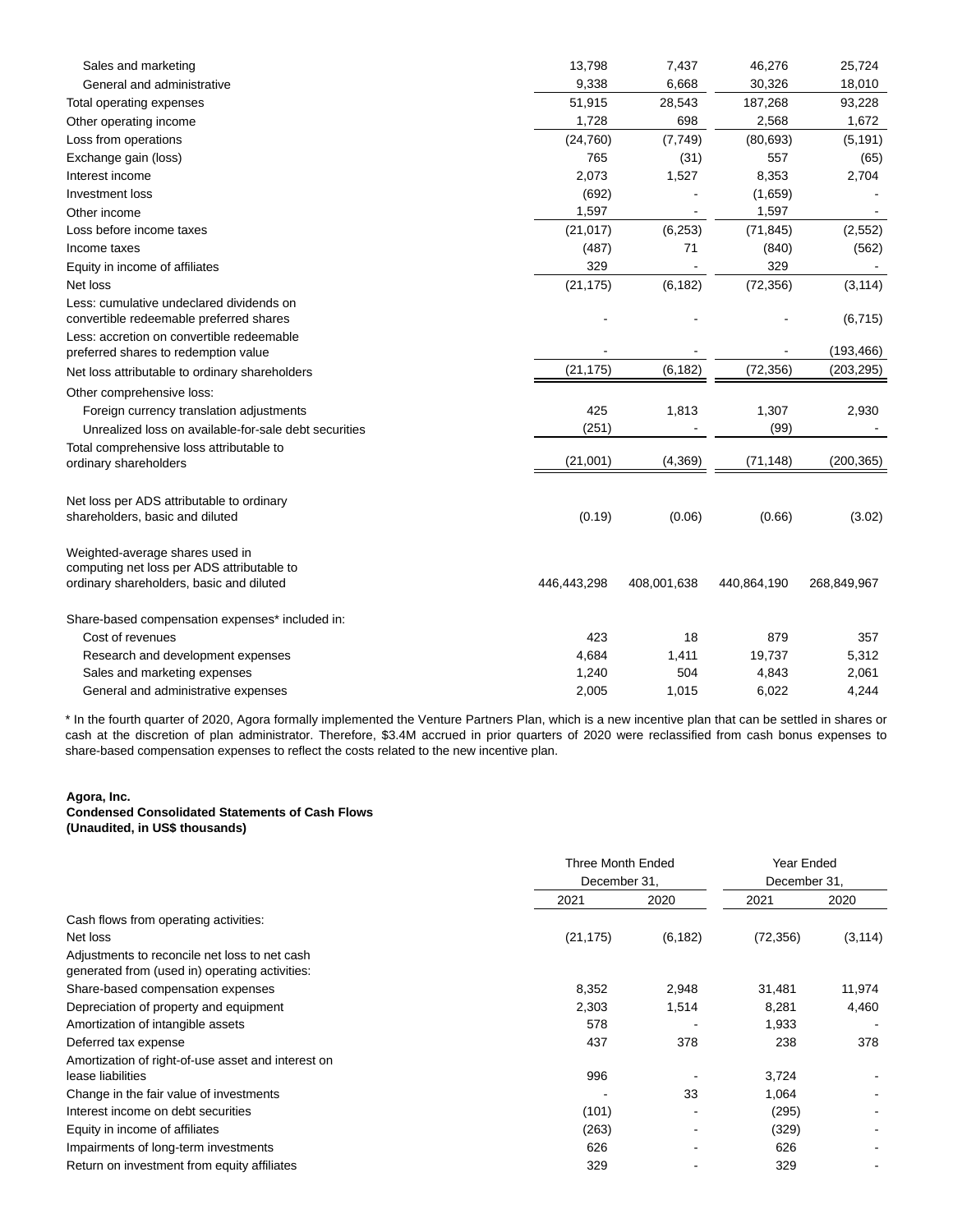| Changes in assets and liabilities, net of effect of acquisition:                         |           |             |            |               |
|------------------------------------------------------------------------------------------|-----------|-------------|------------|---------------|
| Accounts receivable                                                                      | 3,843     | 2,344       | (3,685)    | (9,789)       |
| Contract assets                                                                          | 33        |             | (240)      |               |
| Prepayments and other current assets                                                     | (10)      | (910)       | (907)      | (5, 140)      |
| Other non-current assets                                                                 | 171       | (93)        | (128)      | (692)         |
| Accounts payable                                                                         | 742       | 864         | (734)      | 1,755         |
| Advances from customers                                                                  | 999       | 151         | 878        | 335           |
| Taxes payable                                                                            | 887       | (715)       | 155        | (450)         |
| Operating lease liabilities                                                              | (1,023)   |             | (3,995)    |               |
| Deferred income                                                                          | (288)     |             | (102)      |               |
| Accrued expenses and other liabilities                                                   | 7,614     | 1,635       | 14,062     | 6,847         |
| Net cash generated from (used in) operating activities                                   | 5,050     | 1,967       | (20,000)   | 6,564         |
| Cash flows from investing activities:                                                    |           |             |            |               |
| Purchase of short-term investments                                                       | (71, 818) | (297, 587)  | (504, 563) | (522, 730)    |
| Proceeds from sale and maturity of short-term investments                                | 150,706   |             | 558,618    |               |
| Purchase of property and equipment                                                       | (2, 131)  | (3, 347)    | (12, 211)  | (12, 878)     |
| Purchase of intangible assets                                                            | (20)      |             | (263)      |               |
| Purchase of long-term investment                                                         | (1,732)   |             | (48, 843)  |               |
| Cash paid for acquisition, net of cash received                                          | (13,936)  | 556         | (50, 566)  | 556           |
| Return of investment from equity affiliates                                              | 138       |             | 138        |               |
| Net cash generated from (used in) investing activities                                   | 61,207    | (300, 378)  | (57, 690)  | (535,052)     |
| Cash flows from financing activities:                                                    |           |             |            |               |
| Proceeds from the private placement, net of issuance costs paid                          |           |             | 249,950    |               |
| Proceeds from issuance of Series C+ convertible                                          |           |             |            |               |
| redeemable preferred shares, net of the issuance                                         |           |             |            |               |
| costs of nil                                                                             |           |             |            | 50,000        |
| Proceeds from the IPO and concurrent private                                             |           |             |            |               |
| placement, net of underwriter discounts and                                              |           |             |            |               |
| commissions and other offering costs paid                                                | 208       | (277)<br>10 | 2,042      | 483,628<br>10 |
| Proceeds from exercise of employees' share options                                       |           |             |            |               |
| Payment of financing cost                                                                | (55)      |             | (55)       |               |
| Net cash provided by (used in) financing activities                                      | 153       | (267)       | 251,937    | 533,638       |
| Effect of foreign exchange rate changes on cash, cash equivalents and restricted<br>cash | 9         | 114         | 279        | 465           |
| Net increase (decrease) in cash, cash equivalents and restricted cash                    | 66,419    | (298, 564)  | 174,526    | 5,615         |
| Cash, cash equivalents and restricted cash at beginning of period *                      | 219,405   | 409,862     | 111,298    | 105,683       |
|                                                                                          | 285,824   | 111,298     | 285,824    | 111,298       |
| Cash, cash equivalents and restricted cash at end of period **                           |           |             |            |               |
| Supplemental disclosure of cash flow information:                                        |           |             |            |               |
| Income taxes paid                                                                        |           |             | 966        | 742           |
| Cash payments included in the measurement of operating lease liabilities                 | 1,023     |             | 3,995      |               |
| Right-of-use assets obtained in exchange for operating lease obligations                 | 664       |             | 4,300      |               |
| Non-cash financing and investing activities:                                             |           |             |            |               |
| Accretion to redemption value of convertible redeemable preferred shares                 |           |             |            | 193,466       |
| Deposits utilized for employees' share option exercises                                  |           | (339)       |            | (339)         |
| Payables for property and equipment                                                      | 373       | 2,293       | 373        | 2,293         |
| Payables for acquisition                                                                 |           | 3,150       | 4,603      | 3,150         |
| Proceeds receivable from exercise of employees' share options                            | 329       | 612         | 329        | 612           |
| Payables for financing cost                                                              | 2,234     |             | 2,234      |               |
| Payables for long-term investment                                                        |           |             | 5,490      |               |
| * includes restricted cash balance                                                       | 156       | 80          | 80         | 80            |
| ** includes restricted cash balance                                                      | 156       | 80          | 156        | 80            |

#### **Agora, Inc.**

#### **Reconciliation of GAAP to Non-GAAP Measures**

**(Unaudited, in US\$ thousands, except share and per ADS amounts)**

|           | Three Month Ended |              | Year Ended |  |
|-----------|-------------------|--------------|------------|--|
|           |                   | December 31. |            |  |
| 2021      | 2020              | 2021         | 2020       |  |
| (21, 175) | (6, 182)          | (72, 356)    | (3, 114)   |  |
|           |                   | December 31. |            |  |